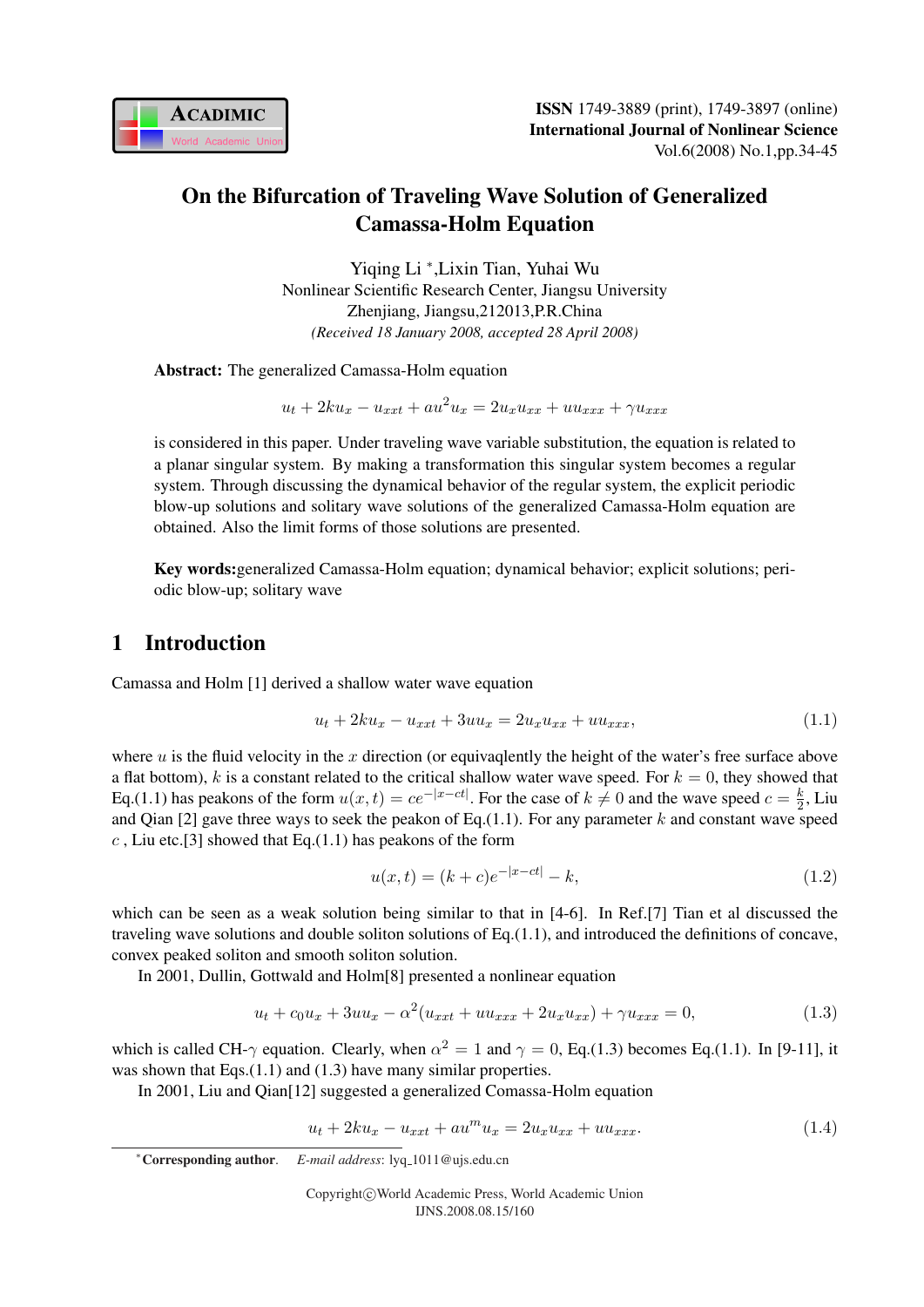Clearly, when  $m = 1$ , Eq.(1.4) becomes Eq.(1.1). In [13] Tian and Song gave some new peaked solitary wave solutions for Eq.(1.4) when  $m = 1, 2, 3$ . Khuri[14] gave some explicit expressions of the peakons and discontinuous solitary waves for Eq.(1.4) when  $m = 1, 2, 3$ . Tian and Yin[15,16] found that Eq.(1.4) has other forms of solitary patterns solutions in different conditions. Wang et al[17] obtained compacton solutions of a family of BBM equation. Fan et all [18] obtained new compactons in nonlinear atomic chain equations with first and second neighbor interactions. Ju [19] obtained peakon solutions to the Dullin-Gottwald-Holm Equation. And Tian et al[20] studied boundary control of viscous Dullin-Gottwald-Holm equation .

When  $m = 2$ , Eq.(1.4) becomes

$$
u_t + 2ku_x - u_{xxt} + au^2 u_x = 2u_x u_{xx} + uu_{xxx}.
$$
\n(1.5)

For case of  $a = 3$  and  $k = 0$ , using several special functions, Wazwaz[21,22] obtained many explicit solitary wave solutions.

Liu and Ouyang<sup>[23]</sup> showed that the bell-shaped solitary wave and peakon coexist in Eq.(1.5) when  $a = 3$  and  $k = 0$ .

In this paper we consider the following equation

$$
u_t + 2ku_x - u_{xxt} + au^2 u_x = 2u_x u_{xx} + uu_{xxx} + \gamma u_{xxx}.
$$
\n(1.6)

Through some special phase orbits, a class of explicit periodic wave solutions are obtained. Since such solutions blow up periodically, they are called periodic blow-up solutions. Also the limit forms of these solutions are got. And by using the theory of planar dynamical systems to a variant of  $Eq.(1.6)$ , the existence of solitary wave solutions, the periodic cusp wave solutions, the kink wave solutions and the one-sided breaking wave solutions are proved.

In order to state our main results conveniently, for given constant  $c > 0$ , let

$$
s_1 : k = s_1(a, \gamma) = -\frac{(c - \gamma)^2}{6}a + \frac{c}{2},\tag{1.7}
$$

$$
s_2 : k = s_2(a, \gamma) = -\frac{(c - \gamma)^2}{12}a + \frac{c}{2},\tag{1.8}
$$

$$
s_3 : k = s_3(a, \gamma) = \frac{c}{2}, \tag{1.9}
$$

$$
\alpha = \sqrt{\frac{6c - 12k - a(c - \gamma)^2}{a}} \quad \text{for} \quad \frac{6c - 12k - a(c - \gamma)^2}{a} \ge 0,
$$
\n(1.10)

$$
\beta_1 = \sqrt{\frac{|a|\alpha}{12}},\tag{1.11}
$$

$$
\beta_2 = \sqrt{\frac{|a(c-\gamma)|}{12}},\tag{1.12}
$$

$$
\beta_3 = \sqrt{\frac{|a|(\alpha + |c - \gamma|)}{24}},\tag{1.13}
$$

$$
\beta_4 = \sqrt{\frac{|a(c-\gamma)|}{24}}.\tag{1.14}
$$

 $snz = sn(z, l)$  be the Jacobian elliptic function with modulus l, sec z and csc z trigonometric functions, coth z and cosh z be hyperbolic functions. On the parametric space  $a - \gamma - k$ , we mark the  $s_i(i = 1, 2, 3)$ and regions  $(A_i)$ , $(B_i)$  $(j = 1, 2, ..., 8)$  surrounded by  $s_i$  $(i = 1, 2, 3)$  and  $\gamma Ok$ - coordinate and plane:  $\gamma = c$ as Fig.1.  $\overline{a}$ 

$$
\begin{cases}\n(A_1): a > 0, \gamma > c, k < -\frac{(c-\gamma)^2}{6}a + \frac{c}{2} \\
(A_2): a > 0, \gamma > c, -\frac{(c-\gamma)^2}{6}a + \frac{c}{2} < k < -\frac{(c-\gamma)^2}{12}a + \frac{c}{2} \\
(A_3): a > 0, \gamma > c, -\frac{(c-\gamma)^2}{12}a + \frac{c}{2} < k < \frac{c}{2} \\
(A_4): a > 0, \gamma > c, k > \frac{c}{2} \\
(A_5): a < 0, \gamma > c, k > -\frac{(c-\gamma)^2}{6}a + \frac{c}{2} \\
(A_6): a < 0, \gamma > c, -\frac{(c-\gamma)^2}{12}a + \frac{c}{2} < k < -\frac{(c-\gamma)^2}{6}a + \frac{c}{2} \\
(A_7): a < 0, \gamma > c, \frac{c}{2} < k < -\frac{(c-\gamma)^2}{12}a + \frac{c}{2} \\
(A_8): a < 0, \gamma > c, k < \frac{c}{2}\n\end{cases}
$$

*IJNS homepage:*http://www.nonlinearscience.org.uk/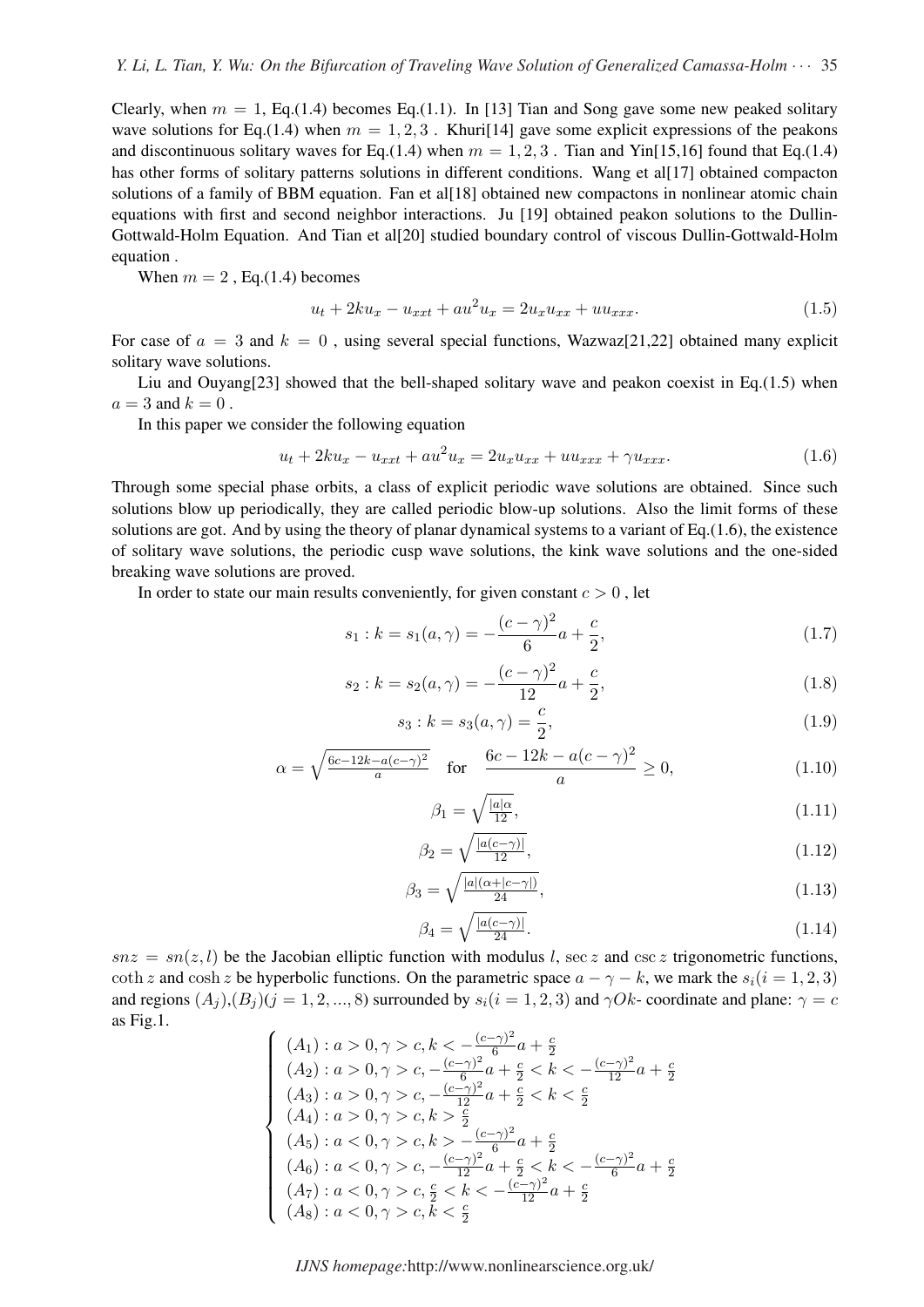

Figure 1: The graphs of  $s_i(i = 1, 2, 3)$  and regions  $(A_i), (B_i)(j = 1, 2, ..., 8)$  on  $a - \gamma - k$  space.

$$
\left\{\n\begin{array}{l} (B_1): a < 0, \gamma < c, k > -\frac{(c-\gamma)^2}{6}a + \frac{c}{2} \\ (B_2): a < 0, \gamma < c, -\frac{(c-\gamma)^2}{12}a + \frac{c}{2} < k < -\frac{(c-\gamma)^2}{6}a + \frac{c}{2} \\ (B_3): a < 0, \gamma < c, \frac{c}{2} < k < -\frac{(c-\gamma)^2}{12}a + \frac{c}{2} \\ (B_4): a < 0, \gamma < c, k < \frac{c}{2} \\ (B_5): a > 0, \gamma < c, k < -\frac{(c-\gamma)^2}{6}a + \frac{c}{2} \\ (B_6): a > 0, \gamma < c, -\frac{(c-\gamma)^2}{6}a + \frac{c}{2} < k < -\frac{(c-\gamma)^2}{12}a + \frac{c}{2} \\ (B_7): a > 0, \gamma < c, -\frac{(c-\gamma)^2}{12}a + \frac{c}{2} < k < \frac{c}{2} \\ (B_8): a > 0, \gamma < c, k > \frac{c}{2}\n\end{array}\n\right.
$$

Using the notations above, we discuss bifurcation phase portraits of system (1.6) and state our main results in Section 2. In Section 3, we prove our main results: Theorems 1-4 and give a concrete example. A short conclusion will be given in Section 4.

## 2 Planar dynamical system of Eq.(1.6) and its bifurcation phase portraits

For given constant  $c$ , substituting

$$
\xi = x - ct,\tag{2.1}
$$

and  $u = \phi(\xi)$  into Eq.(1.6), it follows that

$$
-c\phi' + 2k\phi' + c\phi''' + a\phi^2\phi' = 2\phi'\phi'' + \phi\phi''' + \gamma\phi''',
$$
\n(2.2)

where "'" is the derivative with respect to  $\xi$ .

Integrating (2.2) once with respect to  $\xi$  and let integral constant be zero, we have

$$
\phi''(\phi - c + \gamma) = (2k - c)\phi + \frac{a}{3}\phi^3 - \frac{(\phi')^2}{2}.
$$
\n(2.3)

Using (2.3), we establish the following planar system

$$
\begin{cases}\n\frac{d\phi}{d\xi} = y \\
\frac{dy}{d\xi} = \frac{\frac{a}{3}\phi^3 + (2k - c)\phi - \frac{1}{2}y^2}{\phi - c + \gamma}\n\end{cases} (2.4)
$$

Then , system (2.4) has three elementary critical points at  $(0,0)$ ,  $(\pm$  $\sqrt{3(c-2k)}$  $\frac{(-2k)}{a}$ , 0) if  $\frac{3(c-2k)}{a} > 0$ . In the straight line  $\phi = c - \gamma$  of the  $(\phi, y)$ -phase plane, the second equation of (2.4) is discontinuous. We call  $\phi = c - \gamma$  as a singular straight line in which there exist two critical points of (2.4) at  $(c - \gamma, \pm \sqrt{Y})$  if  $Y = 2(c - \gamma) \left[\frac{a}{3}(c - \gamma)^2 + (2k - c)\right] > 0$ . For avoiding the inconvenice temporarily we make transformation

$$
d\tau = \frac{d\xi}{\phi - c + \gamma}.\tag{2.5}
$$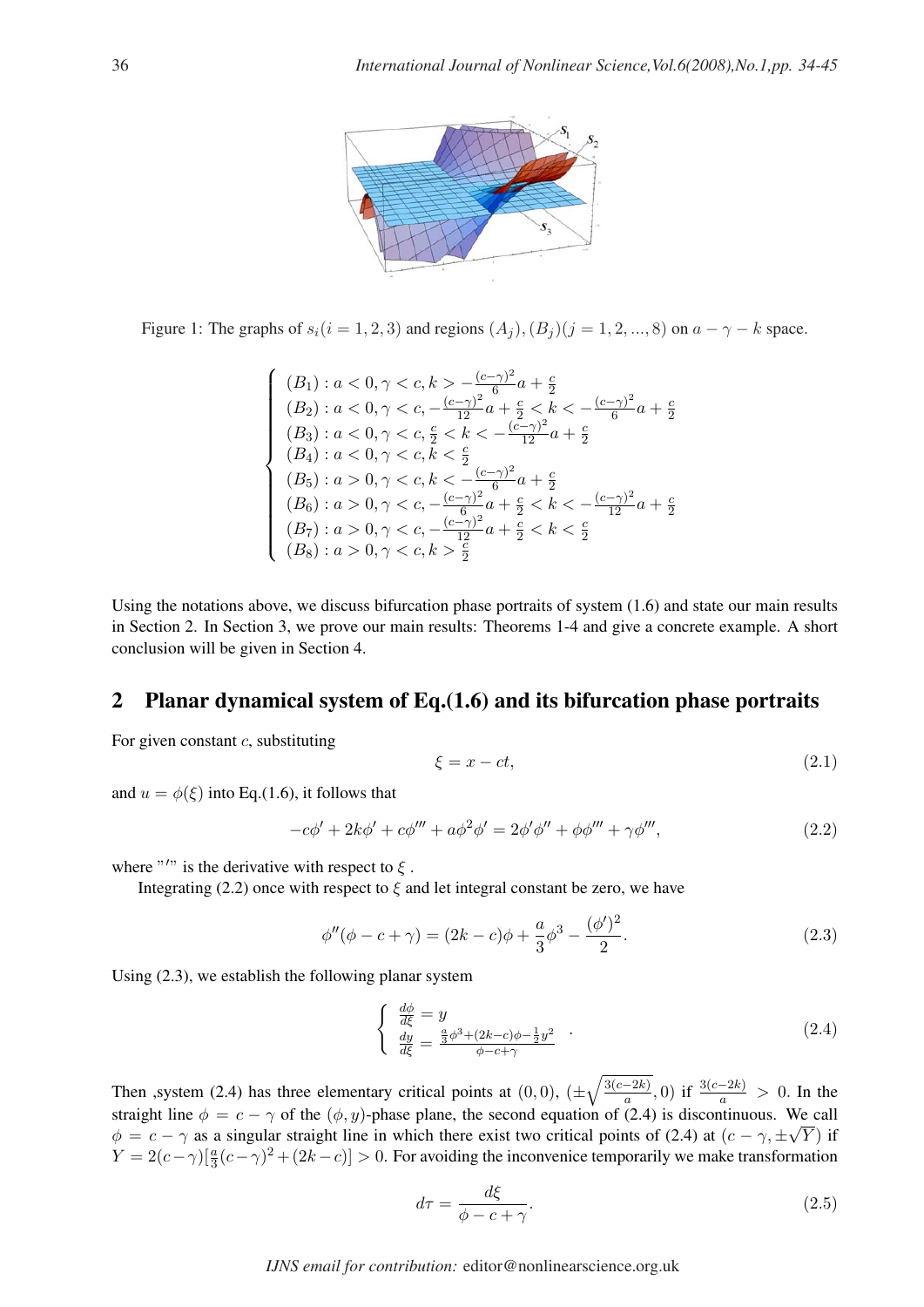Under the transformation (2.5), system (2.4) becomes

$$
\begin{cases}\n\frac{d\phi}{d\tau} = y(\phi - c + \gamma) \\
\frac{dy}{d\tau} = \frac{a}{3}\phi^3 + (2k - c)\phi - \frac{1}{2}y^2\n\end{cases}
$$
\n(2.6)

Since both (2.4) and (2.6) have the same first integral

$$
y^{2}(\phi - c + \gamma) - \frac{a}{6}\phi^{4} - (2k - c)\phi^{2} = h,
$$
\n(2.7)

the two system have the same topological phase portraits except the line  $\phi = c - \gamma$ . Though qualitative analysis, we draw the bifurcation phase portraits as Figs.2-5.



Figure 2: Bifurcation phase portraits of system (2.4) and (2.6) when  $a > 0$  and  $\gamma > c$ 



Figure 3: Bifurcation phase portraits of system (2.4) and (2.6) when  $a < 0$  and  $\gamma > c$ .

**Remark 1** *: When*  $(a, \gamma, k) \in (A_1)$ ,  $(A_2)$ ,  $(A_5)$ ,  $(A_6)$ ,  $(B_1)$ ,  $(B_2)$ ,  $(B_5)$ ,  $(B_6)$ ,  $s_1$  *and*  $s_2$ , *there exist periodic blow-up and blow-up solutions. And the expression of those blow-up solutions are stated in the*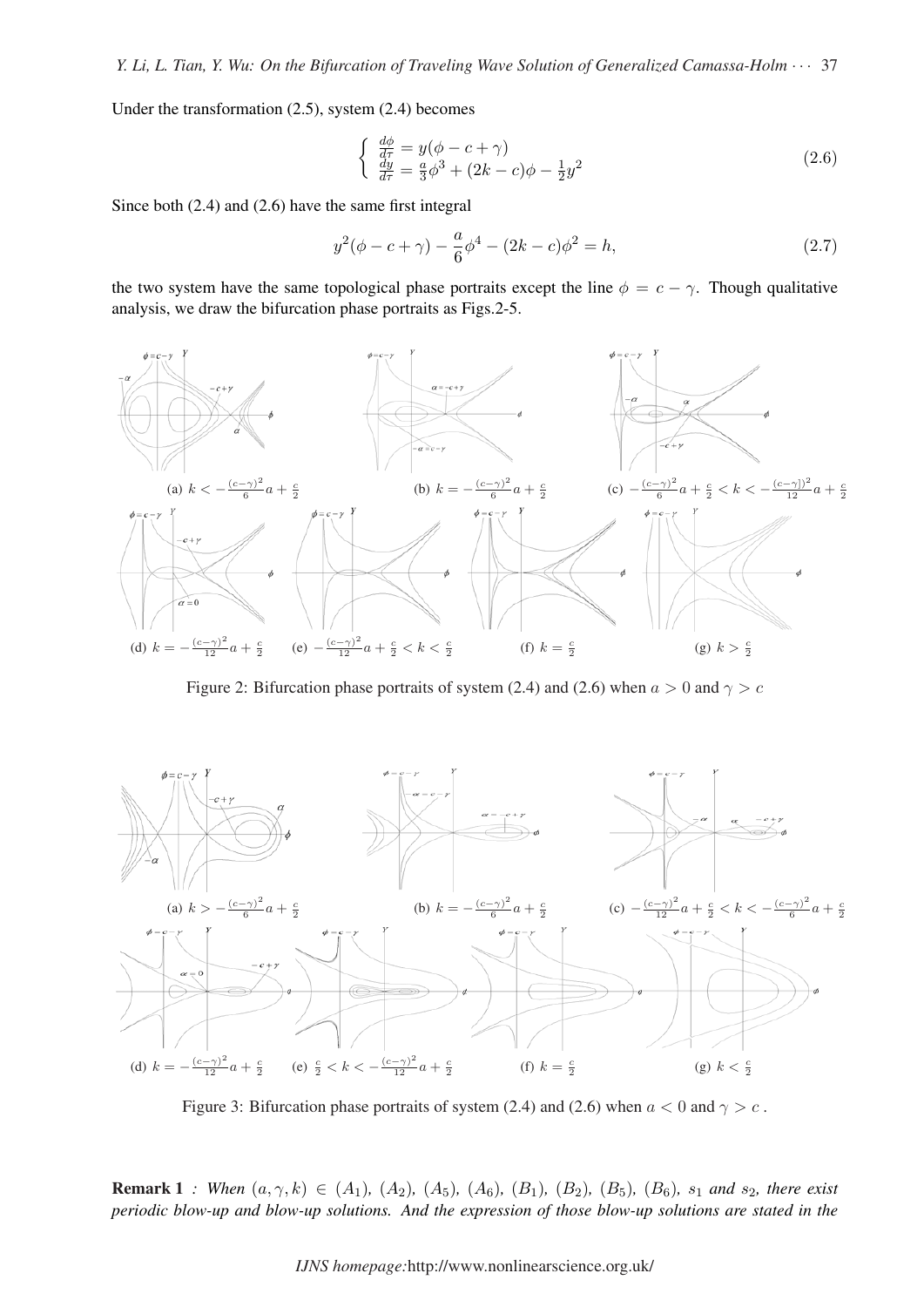*following Theorems 1 and2. When*  $(a, \gamma, k) \in (A_3)$  *and*  $(B_3)$ *, there exist kink wave solutions. When*  $(a, \gamma, k) \in (A_4)$  *and*  $(B_4)$ *, there exist two-sided breaking wave solutions. When*  $(a, \gamma, k) \in (A_7)$  *and (*B7*), there exist solitary wave solutions of valley type and solitary wave solutions of peak type. When*  $(a, \gamma, k) \in (A_8)$  *and*  $(B_8)$ *, there exist periodic cusp wave solutions of peak type.* 



Figure 4: Bifurcation phase portraits of system (2.4) and (2.6) when  $a < 0$  and  $\gamma < c$ .



Figure 5: Bifurcation phase portraits of system (2.4) and (2.6) when  $a > 0$  and  $\gamma < c$ .

**Theorem 1** *For given constant*  $c > 0$ ,  $\gamma > c$  *and parametric regions marked in Fig.1, about the solutions of Eq.(1.6) we have:*

*(1)* If  $(a, \gamma, k) \in (A_1)$ , then there is a periodic blow-up solution

$$
u_1(x,t) = \alpha (2sn^{-2}\beta_1(x-ct)-1),
$$
\n(2.8)

*IJNS email for contribution:* editor@nonlinearscience.org.uk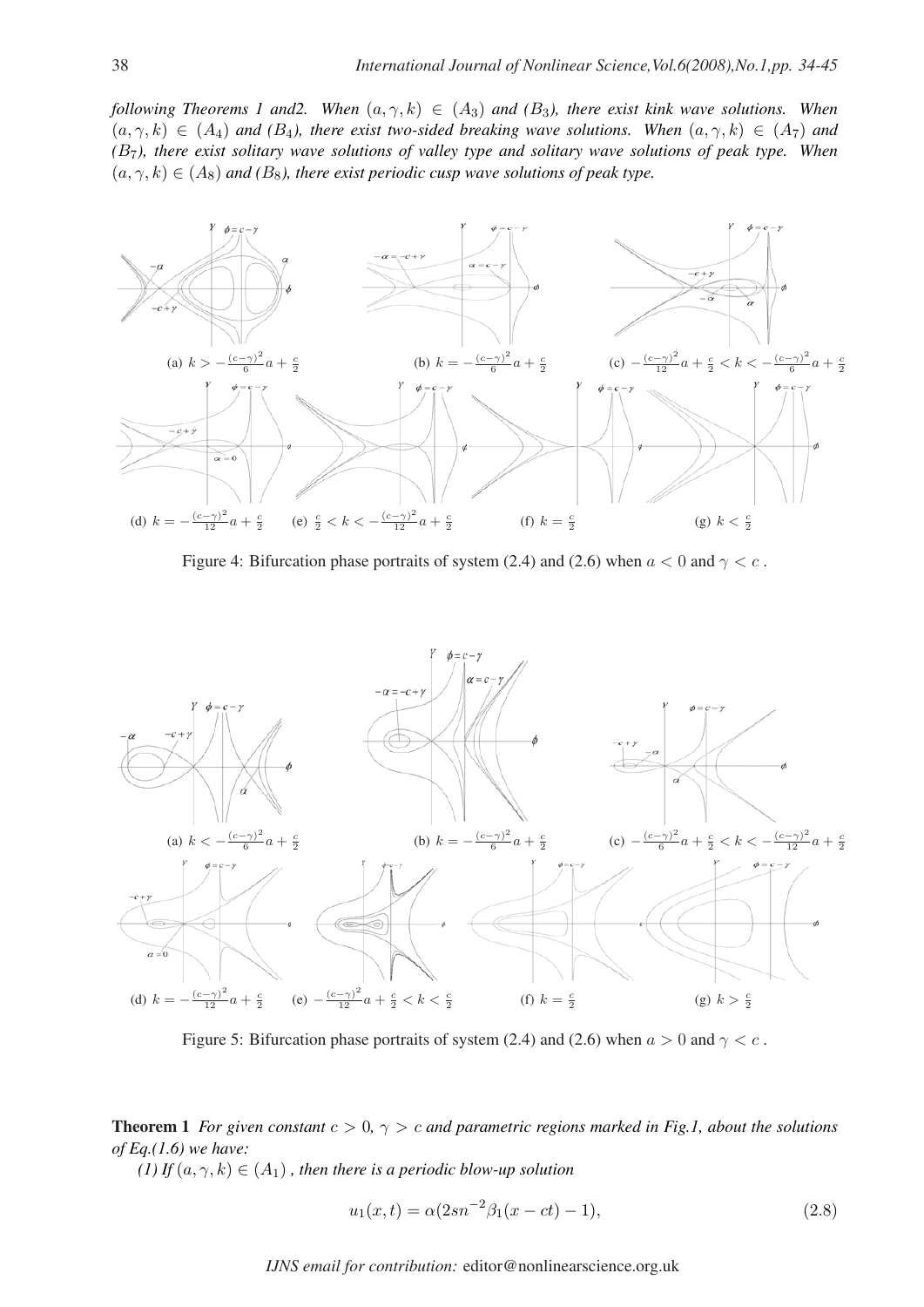*where the modulus of* sn *is*

$$
k_1 = \sqrt{\frac{\alpha + |c - \gamma|}{2\alpha}}.\tag{2.9}
$$

*(2) If*  $a > 0$ ,  $\gamma > c$  *and*  $(a, \gamma, k) \in s_1$ , then there is a blow-up solution

$$
u_2(x,t) = (c - \gamma)(2 \coth^2 \beta_2(x - ct) - 1). \tag{2.10}
$$

*(3) If*  $(a, \gamma, k) \in (A_2)$ , then there is a periodic blow-up solution

$$
u_3(x,t) = (\alpha + |c - \gamma|)sn^{-2}\beta_3(x - ct) - \alpha,
$$
\n(2.11)

*where the modulus of* sn *is*

$$
k_2 = \sqrt{\frac{2\alpha}{\alpha + |c - \gamma|}}.\tag{2.12}
$$

*(4) If*  $a > 0$ ,  $\gamma > c$  *and*  $(a, \gamma, k) \in s_2$  *then there is a periodic blow-up solution* 

$$
u_4(x,t) = (c - \gamma)\csc^2\beta_4(x - ct).
$$
 (2.13)

*(5) If*  $(a, \gamma, k) \in (A_5)$ , then there is a periodic blow-up solution

$$
u_5(x,t) = \alpha(1 - 2sn^{-2}\beta_1(x - ct)),
$$
\n(2.14)

*where the modulus of* sn *is*

$$
k_3 = \sqrt{\frac{\alpha - |c - \gamma|}{2\alpha}}.\tag{2.15}
$$

*(6) If*  $a < 0$ ,  $\gamma > c$  *and*  $(a, \gamma, k) \in s_1$ , *then there is a periodic blow-up solution* 

$$
u_6(x,t) = (c - \gamma)(1 - 2\csc^2\beta_2(x - ct)).
$$
\n(2.16)

*(7)* If  $(a, \gamma, k) \in (A_6)$ , then there is a periodic blow-up solution

$$
u_7(x,t) = |c - \gamma| - (\alpha + |c - \gamma|) sn^{-2} \beta_3(x - ct), \qquad (2.17)
$$

*where the modulus of* sn *is*

$$
k_4 = \sqrt{\frac{|c-\gamma|-\alpha}{|c-\gamma|+\alpha}}.\tag{2.18}
$$

*(8) If*  $a < 0$ ,  $\gamma > c$  *and*  $(a, \gamma, k) \in s_2$ , *then there is a periodic blow-up solution* 

$$
u_8(x,t) = -(c - \gamma)\csc h^2 \beta_4(x - ct).
$$
 (2.19)

**Theorem 2** *For given constant*  $c > 0$ ,  $\gamma < c$  *and parametric regions marked in Fig.1, about the solutions of Eq.(1.6) we have:*

(1) If  $(a, \gamma, k) \in (B_1)$ , then there is a periodic blow-up solution  $-u_1(x, t)$ . *(2)* If  $a < 0$ ,  $\gamma < c$  and  $(a, \gamma, k) \in s_1$ , then there is a blow-up solution  $u_2(x, t)$ . (3) If  $(a, \gamma, k) \in (B_2)$ , then there is a periodic blow-up solution  $-u_3(x, t)$ . (4) If  $a < 0$ ,  $\gamma < c$  and  $(a, \gamma, k) \in s_2$  then there is a periodic blow-up solution  $u_4(x, t)$ . (5) If  $(a, \gamma, k) \in (B_5)$ , then there is a periodic blow-up solution  $-u_5(x, t)$ . (6) If  $a > 0$ ,  $\gamma < c$  and  $(a, \gamma, k) \in s_1$ , then there is a periodic blow-up solution  $u_6(x, t)$ . (7) If  $(a, \gamma, k) \in (B_6)$ , then there is a periodic blow-up solution  $-u_7(x, t)$ . *(8)* If  $a > 0$ ,  $\gamma < c$  and  $(a, \gamma, k) \in s_2$ , then there is a periodic blow-up solution  $u_8(x, t)$ .

**Theorem 3** *For given constant*  $c > 0$  *and*  $\gamma > c$ *, the solution*  $u_i(\xi)(i = 1, \ldots, 8)$  *have the following relations:*

(1) If  $(a, \gamma, k) \in (A_1)$  and tends to  $s_1$ , then  $-u_1(x, t)$  becomes  $u_2(x, t)$ . (2) If  $(a, \gamma, k) \in (A_2)$  and tends to  $s_1$ , then  $-u_3(x, t)$  becomes  $u_2(x, t)$ . (3) If  $(a, \gamma, k) \in (A_2)$  *and tends to*  $s_2$ , *then*  $-u_3(x, t)$  *becomes*  $u_4(x, t)$ *. (4) If*  $(a, \gamma, k) \in (A_5)$  *and tends to*  $s_1$ , *then*  $-u_5(x, t)$  *becomes*  $u_6(x, t)$ *. (5) If*  $(a, \gamma, k) \in (A_6)$  *and tends to*  $s_1$ , *then*  $-u_7(x, t)$  *becomes*  $u_6(x, t)$ *.* (6) If  $(a, \gamma, k) \in (A_6)$  *and tends to*  $s_2$ , *then*  $-u_7(x, t)$  *becomes*  $u_8(x, t)$ *.*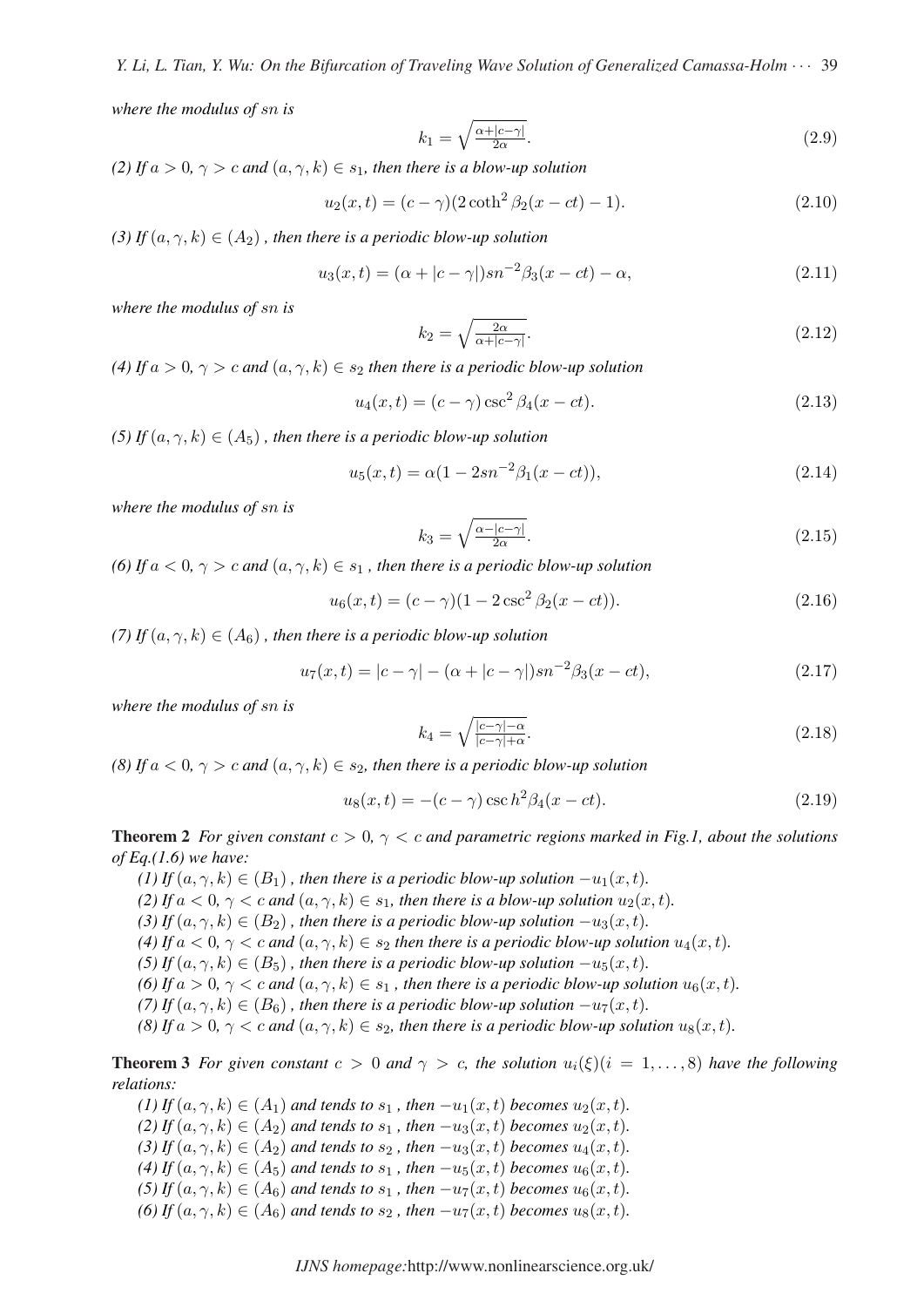**Theorem 4** *For given constant*  $c > 0$  *and*  $\gamma < c$ , *the solution*  $u_i(\xi)(i = 1, \ldots, 8)$  *have the following relations:*

*(1) When*  $(a, \gamma, k) \in (B_1)$  *and tends to*  $s_1$ , *then*  $u_1(x, t)$  *becomes*  $u_2(x, t)$ *.* 

- *(2) When*  $(a, \gamma, k) \in (B_2)$  *and tends to*  $s_1$ , *then*  $u_3(x, t)$  *becomes*  $u_2(x, t)$ *.*
- (3) When  $(a, \gamma, k) \in (B_2)$  *and tends to*  $s_2$ , *then*  $u_3(x, t)$  *becomes*  $u_4(x, t)$ *.*
- (4) When  $(a, \gamma, k) \in (B_5)$  *and tends to*  $s_1$ , *then*  $u_5(x, t)$  *becomes*  $u_6(x, t)$ *.*
- (5) When  $(a, \gamma, k) \in (B_6)$  *and tends to*  $s_1$ , *then*  $u_7(x, t)$  *becomes*  $u_6(x, t)$ *.*
- *(6)When*  $(a, \gamma, k) \in (B_6)$  *and tends to*  $s_2$ , *then*  $u_7(x, t)$  *becomes*  $u_8(x, t)$ *.*

Let  $\xi = x - ct$ , then  $u_i(x - ct)$  becomes  $u_i(\xi)(i = 1, \ldots, 8)$ . For given c and  $(a, \gamma, k)$  satisfying the conditions in Theorem 1 or 2, we can draw the graphs of  $u_i(\xi)(i = 1, \ldots, 8)$ 

**Example 1** Letting  $c = 2$ ,  $a = 1$  and  $\gamma = 1$ , then from (1.7) and (1.8) it follows that  $s_1(1,1) = 5/6$  and  $s_2(1,1)=11/12$ . Taking  $k=1/2$ ,  $5/6$ ,  $7/8$  and  $11/12$  respectively, then it is seen that $(a,\gamma,k)=(1,1,\frac{7}{8})$  $\frac{7}{8}) \in$  $(A_1), (a, \gamma, k) = (1, 1, \frac{5}{6})$  $(\frac{5}{6}) \in s_1, (a, \gamma, k) = (1, 1, \frac{1}{2})$  $(\frac{1}{2}) \in (A_2)$ , and  $(a, \gamma, k) = (1, 1, \frac{11}{12}) \in s_2$ . Substituting these *data into the expressions of*  $u_i(\xi)(i = 1, 2, 3, 4)$ *, we draw their graphs as Fig.6 (a), (b), (c) and (d).* 

*Letting*  $c = 2$ ,  $a = -1$  *and*  $\gamma = 1$ *, similarly we get*  $s_1(-1, 1) = 7/6$  *and*  $s_2(-1, 1) = 13/12$ *. Taking*  $k = 4/3, 7/6, 9/8$  *and* 13/12 *respectively, then it is seen that* $(a, \gamma, k) = (-1, 1, \frac{4}{3})$  $(\frac{4}{3}) \in (A_5), (a, \gamma, k) =$  $(-1, 1, \frac{7}{6})$  $\left(\frac{7}{6}\right) \in s_1, (a, \gamma, k) = (-1, 1, \frac{9}{8})$  $\frac{9}{8}$ )  $\in$  (A<sub>6</sub>) and (a, $\gamma$ , k) = (-1, 1, $\frac{13}{12}$ )  $\in$  s<sub>2</sub>. Substituting these data *into the expressions of*  $u_i(\xi)(i = 5, 6, 7, 8)$ *, we draw their graphs as Fig.6 (e), (f), (g) and (h). We can see visually that*  $u_2(\xi)$  *and*  $u_8(\xi)$  *blow-up at*  $\xi = 0$ *, and others blow-up periodically.* 



Figure 6: The graphs of  $u_i(\xi)(i = 1, 2, ..., 8)$  when  $c = 2$ .

## 3 The proofs of main results

Substituting the expressions of  $u_i(\xi)(i = 1, \ldots, 8)$  and  $-u_1(\xi), -u_3(\xi), -u_5(\xi), -u_7(\xi)$  and their parametric conditions into Eq.(1.6), it is not difficult to see that these expressions are solutions of Eq.(1.6) by using mathematical software Maple. Now we give the derivations of these expressions and show the relations among them. From (1.10) one see that  $\alpha$  is defineed in  $(A_i)$ ,  $(B_i)(i = 1, 2, 5, 6)$  and  $s_i(j = 1, 2)$ . The locations of  $-\alpha$ ,  $-c$ ,  $c$  and  $\alpha$  are marked in Figs.2-5.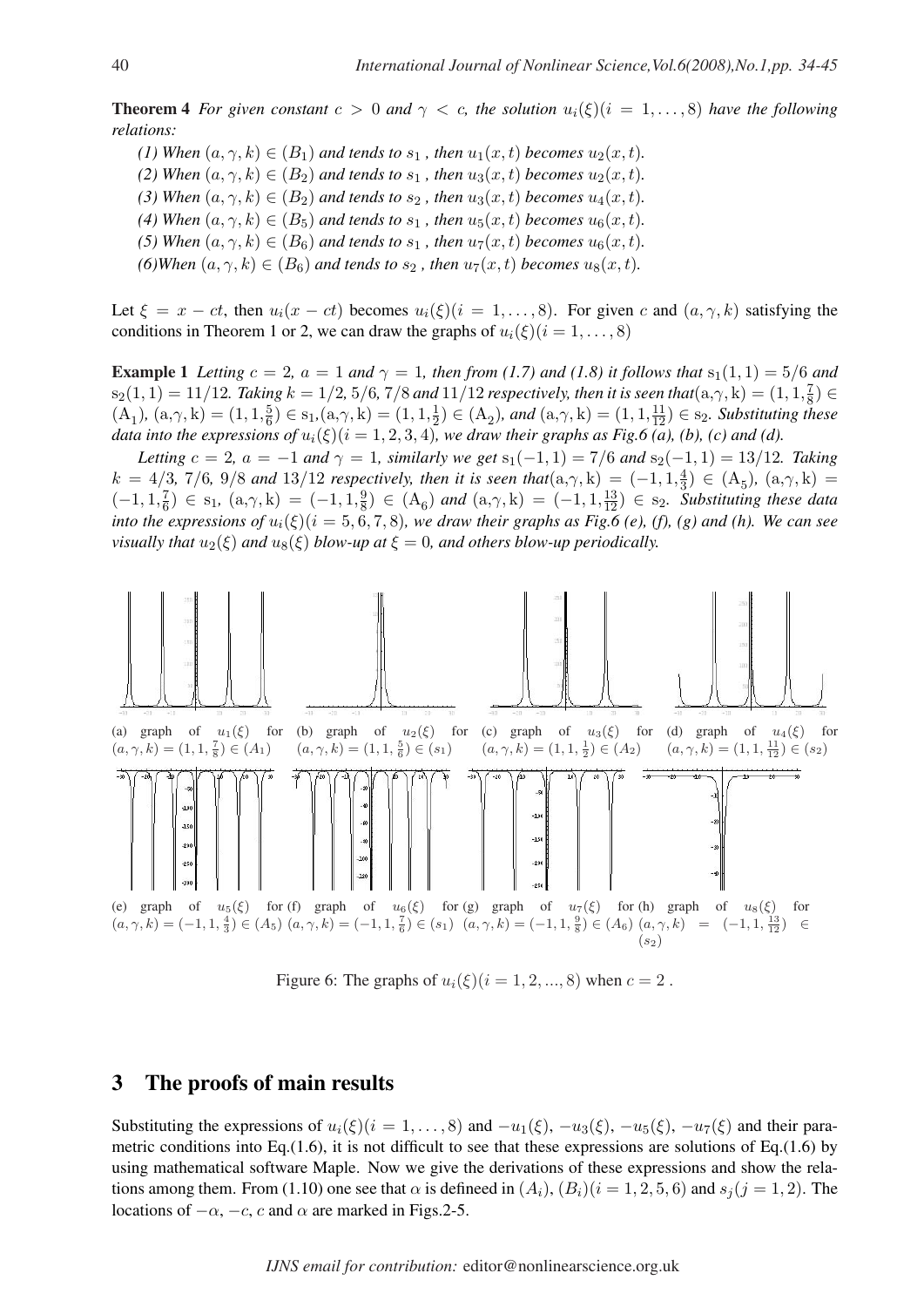#### 3.1 The proof of Theorem 1

For given  $c > 0$  and  $\gamma > c$ , from (2.7), Figs.2 and 3, we get the expressions of some special orbits of system (2.4) and their corresponding integral equations as follows.

(1) When  $(a, \gamma, k) \in (A_1)$ , the orbit passing point  $(\alpha, 0)$  has expression

$$
y = \pm \left[ a(\phi - \alpha)(\phi + c - \gamma)(\phi + \alpha)/6 \right]^{1/2} \quad \text{for} \quad \phi \ge \alpha. \tag{3.1}
$$

Substituting the expression into  $\frac{d\phi}{y} = d\xi$  and integrating alone the orbit, we get its corresponding integral equation

$$
\int_{\phi}^{+\infty} \frac{ds}{\sqrt{(s-\alpha)(s+c-\gamma)(s+\alpha)}} = \sqrt{\frac{a}{6}} |\xi| \quad \text{where} \quad \phi \ge \alpha \ge -c+\gamma \ge -\alpha,\tag{3.2}
$$

Similarly we have:

(2) When  $a > 0$ ,  $\gamma > c$  and  $(a, \gamma, k) \in s_1$ , the orbit passing point  $(-c + \gamma, 0)$  has expression

$$
y = \pm (\phi + c - \gamma) [a(\phi - c + \gamma)/6]^{1/2}
$$
 for  $\phi \ge -c + \gamma$ , (3.3)

and its corresponding integral equation

$$
\int_{\phi}^{+\infty} \frac{ds}{(s+c-\gamma)\sqrt{(s-c+\gamma)}} = \sqrt{\frac{a}{6}} |\xi|.
$$
\n(3.4)

(3) When  $(a, \gamma, k) \in (A_2)$  the orbit passing point  $(-c + \gamma, 0)$  has expression

$$
y = \pm [a(\phi + c - \gamma)(\phi - \alpha)(\phi + \alpha)/6]^{1/2}
$$
 for  $\phi \ge -c + \gamma$ , (3.5)

and its corresponding integral equation

$$
\int_{\phi}^{+\infty} \frac{ds}{\sqrt{(s+c-\gamma)(s-\alpha)(s+\alpha)}} = \sqrt{\frac{a}{6}} |\xi| \quad \text{where} \quad \phi \ge -c+\gamma > \alpha > -\alpha. \tag{3.6}
$$

(4) When  $a > 0$ ,  $\gamma > c$  and  $(a, \gamma, k) \in s_2$ , the orbit passing point  $(-c + \gamma, 0)$  has expression

$$
y = \pm \phi \left[ a(\phi + c - \gamma)/6 \right]^{1/2}
$$
 for  $\phi \ge -c + \gamma$ , (3.7)

and its corresponding integral equation

$$
\int_{\phi}^{+\infty} \frac{ds}{s\sqrt{(s+c-\gamma)}} = -\sqrt{\frac{a}{6}} |\xi|.
$$
\n(3.8)

(5) When  $(a, \gamma, k) \in (A_5)$  the orbit passing point  $(-\alpha, 0)$  has expression

$$
y = \pm \left[ |a| \left( \alpha - \phi \right) (-c + \gamma - \phi) (-\alpha - \phi) / 6 \right]^{1/2} \quad \text{for} \quad \phi \le -\alpha,
$$
 (3.9)

and its corresponding integral equation

$$
\int_{-\infty}^{\phi} \frac{ds}{\sqrt{(\alpha - s)(-c + \gamma - s)(-\alpha - s)}} = \sqrt{\frac{|a|}{6}} |\xi| \quad \text{where} \quad \phi \ge -\alpha > c - \gamma > \alpha. \tag{3.10}
$$

(6) When  $a < 0, \gamma > c$  and  $(a, \gamma, k) \in s_1$ , the orbit passing point  $(c - \gamma, 0)$  has expression

$$
y = \pm(-c + \gamma - \phi) [|a| (c - \gamma - \phi)/6]^{1/2} \quad \text{for} \quad \phi \le c - \gamma,
$$
 (3.11)

#### *IJNS homepage:*http://www.nonlinearscience.org.uk/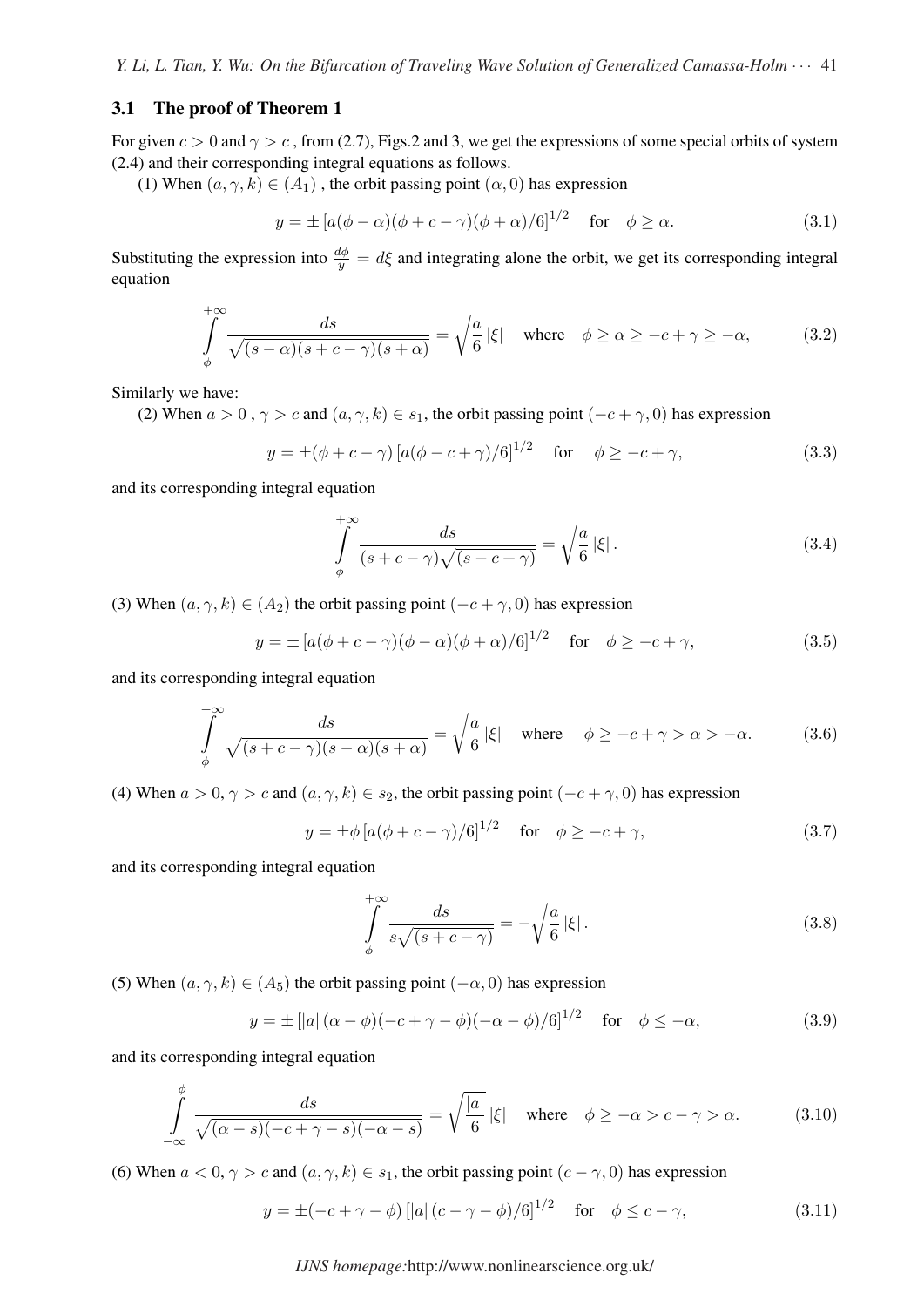and its corresponding integral equation

$$
\int_{-\infty}^{\phi} \frac{ds}{(-c+\gamma-s)\sqrt{(c-\gamma-s)}} = \sqrt{\frac{|a|}{6}} |\xi|.
$$
\n(3.12)

(7) When  $(a, \gamma, k) \in (A_6)$  the orbit passing point  $(-\alpha, 0)$  has expression

$$
y = \pm \left[ |a| \left( -c + \gamma - \phi \right) (\alpha - \phi) (-\alpha - \phi) / 6 \right]^{1/2} \quad \text{for} \quad \phi \le -\alpha,\tag{3.13}
$$

and its corresponding integral equation

$$
\int_{-\infty}^{\phi} \frac{ds}{\sqrt{(-c+\gamma-s)(\alpha-s)(-\alpha-s)}} = \sqrt{\frac{|a|}{6}} |\xi| \quad \text{where} \quad \phi \le -\alpha < \alpha < -c + \gamma. \tag{3.14}
$$

(8) When  $a < 0, \gamma > c$  and  $(a, \gamma, k) \in s_2$ , the orbit passing point  $(0, 0)$  has expression

$$
y = \pm \phi \left[ |a| \left( -c + \gamma - \phi \right) / 6 \right]^{1/2} \quad \text{for} \quad \phi \le 0,
$$
 (3.15)

and its corresponding integral equation

$$
\int_{-\infty}^{\phi} \frac{ds}{s\sqrt{(-c+\gamma-s)}} = \sqrt{\frac{|a|}{6}} |\xi|.
$$
\n(3.16)

Completing the integral in (3.2) it follows that

$$
sn^{-1}(\sqrt{\frac{2\alpha}{\alpha+\phi}},k_1) = \sqrt{\frac{a\alpha}{12}}|\xi| \quad \text{for} \quad a > 0. \tag{3.17}
$$

That is

$$
\sqrt{\frac{2\alpha}{\alpha + \phi}} = sn(\sqrt{\frac{a\alpha}{12}}, k_1),\tag{3.18}
$$

where

$$
k_1 = \sqrt{\frac{\alpha + c - \gamma}{2\alpha}} \text{ for } c - \gamma > 0. \tag{3.19}
$$

Solving Eq.(3.18) yields

$$
\phi = \alpha \left[ 2sn^{-2}(\sqrt{\frac{a\alpha}{12}}\xi, k_1) - 1 \right].
$$
\n(3.20)

From (2.1) and  $u = \phi(\xi)$ , we obtain the periodic blow-up solution  $u_1(x, t)$  as (2.8).

Similarly, completing the integral in (3.4), (3.6), (3.8), (3.10), (3.12), (3.14), (3.16) and solving the equations for  $\phi$  respectively, we get  $u_i(x, t)$  (i = 2, ..., 8) as (2.10), (2.11), (2.13), (2.14), (2.16), (2.17) and (2.19).These complete the derivations of Theorem 1.

#### 3.2 The proof of Theorem 2

For given  $c > 0$  and  $\gamma > c$ , via (2.7) and Figs.5,6, we obtain the expressions of some special orbits of system (2.4) as follows.

(1) When  $(a, \gamma, k) \in (B_1)$ , the orbit passing point  $(-\alpha, 0)$  has expression

$$
y = \pm \left[ |a| \left( \alpha - \phi \right) (-c + \gamma - \phi) (-\alpha - \phi) / 6 \right]^{1/2} \quad \text{for} \quad \phi \le -\alpha. \tag{3.21}
$$

(2) When  $a < 0$ ,  $\gamma < c$  and  $(a, \gamma, k) \in s_1$ , the orbit passing point  $(-c + \gamma, 0)$  has expression

$$
y = \pm(-c + \gamma - \phi) [ |a| (-c + \gamma - \phi)/6 ]^{1/2} \quad \text{for} \quad \phi \le -c + \gamma. \tag{3.22}
$$

*IJNS email for contribution:* editor@nonlinearscience.org.uk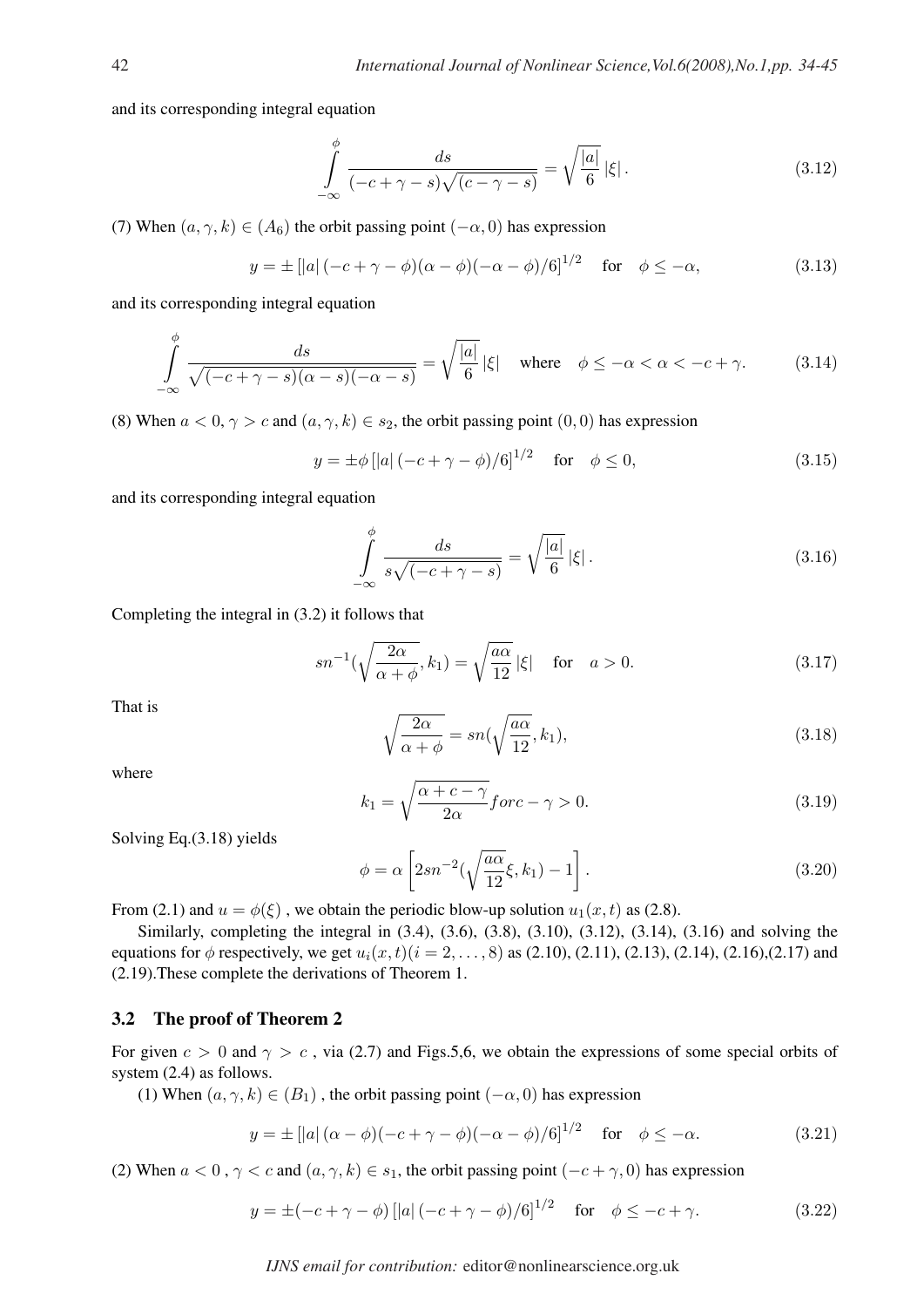(3) When  $(a, \gamma, k) \in (B_2)$  the orbit passing point  $(-c + \gamma, 0)$  has expression

$$
y = \pm \left[ |a| \left( \alpha - \phi \right) (-\alpha - \phi) (-c + \gamma - \phi) / 6 \right]^{1/2} \quad \text{for} \quad \phi \le -c + \gamma. \tag{3.23}
$$

(4) When  $a < 0, \gamma < c$  and  $(a, \gamma, k) \in s_2$ , the orbit passing point  $(-c + \gamma, 0)$  has expression

$$
y = \pm \phi \left[ |a| \left( -c + \gamma - \phi \right) / 6 \right]^{1/2}
$$
 for  $\phi \leq -c + \gamma$ . (3.24)

(5) When  $(a, \gamma, k) \in (B_5)$  the orbit passing point  $(\alpha, 0)$  has expression

$$
y = \pm \left[ |a| \left( \phi - \alpha \right) (\phi + c - \gamma) (\phi + \alpha) / 6 \right]^{1/2} \quad \text{for} \quad \phi \ge \alpha. \tag{3.25}
$$

(6) When  $a > 0, \gamma < c$  and  $(a, \gamma, k) \in s_1$ , the orbit passing point  $(c - \gamma, 0)$  has expression

$$
y = \pm (\phi + c - \gamma) [a(\phi - c + \gamma)/6]^{1/2}
$$
 for  $\phi \ge c - \gamma$ . (3.26)

(7) When  $(a, \gamma, k) \in (B_6)$  the orbit passing point  $(\alpha, 0)$  has expression

$$
y = \pm \left[ a(\phi - \alpha)(\phi + \alpha)(\phi + c - \gamma)/6 \right]^{1/2} \quad \text{for} \quad \phi \ge \alpha. \tag{3.27}
$$

(8) When  $a > 0, \gamma < c$  and  $(a, \gamma, k) \in s_2$ , the orbit passing point  $(0, 0)$  has expression

$$
y = \pm \phi \left[ a(\phi + c - \gamma)/6 \right]^{1/2}
$$
 for  $\phi \ge 0$ . (3.28)

Similar to the derivations of Theorem 1, using the expressions above to establish integral equations, then solving the integral equations for  $\phi$ , we get the conclusions of Theorem.2.

#### 3.3 The proof of Theorem 3

For give  $c > 0$ , we have:

(1) When  $(a, \gamma, k) \in (A_1)$  and tends to  $s_1$ , from (1.7), (1.10), (1.11), (1.12) and (2.9) it follows that

$$
\alpha \to c, \beta_1 \to \beta_2, k_1 \to 1 \quad \text{and} \quad sn(z, 1) = \tanh z. \tag{3.29}
$$

Via (2.8) and (3.29), one can see that  $-u_1(x,t)$  becomes  $u_2(x,t)$  when  $(a, \gamma, k) \in (A_1)$  and tends to  $s_1$ . This completes the derivation of Theorem 3.(1).

(2) When  $(a, \gamma, k) \in (A_2)$  and tends to  $s_1$ , from (1.7), (1.10), (1.12), (1.13) and (2.12) it follows that

$$
\alpha \to c, \beta_3 \to \beta_2, k_2 \to 1 \quad \text{and} \quad sn(z, 1) = \tanh z. \tag{3.30}
$$

Through (2.11),(3.30), one can see that  $-u_3(x,t)$  becomes  $u_2(x,t)$  when  $(a, \gamma, k) \in (A_2)$  and tends to  $s_1$ .

On the other hand, when  $(a, \gamma, k) \in (A_2)$  and tends to  $s_2$ , from (1.8), (1.10), (1.13), (1.14) and (2.12) it follows that

$$
\alpha \to 0, \beta_3 \to \beta_4, k_2 \to 0 \quad \text{and} \quad sn(z,0) = \sin z. \tag{3.31}
$$

From (2.11) and (3.31), one can see that  $-u_3(x,t)$  becomes  $u_4(x,t)$  when  $(a, \gamma, k) \in (A_2)$  and tends to  $s_2$ . This completes the derivation of Theorem 3.(2).

(3) When  $(a, \gamma, k) \in (A_5)$  and tends to  $s_1$ , from (1.7), (1.10), (1.11), (1.12) and (2.15) it follows that

$$
\alpha \to c, \beta_1 \to \beta_2, k_3 \to 0 \quad \text{and} \quad sn(z, 0) = \sin z. \tag{3.32}
$$

Via (2.14) and (3.33), one can see that  $-u_5(x,t)$  becomes  $u_6(x,t)$  when  $(a, \gamma, k) \in (A_3)$  and tends to  $s_1$ . This completes the derivation of Theorem 3.(3).

(4) When  $(a, \gamma, k) \in (A_6)$  and tends to  $s_1$ , from (1.7), (1.10), (1.12), (1.13) and (2.18) it follows that

$$
\alpha \to c, \beta_3 \to \beta_2, k_4 \to 0 \quad \text{and} \quad sn(z,0) = \sin z. \tag{3.33}
$$

Via (2.17) and (3.33), one can see that  $-u_7(x,t)$  becomes  $u_6(x,t)$  when  $(a, \gamma, k) \in (A_6)$  and tends to  $s_1$ .

*IJNS homepage:*http://www.nonlinearscience.org.uk/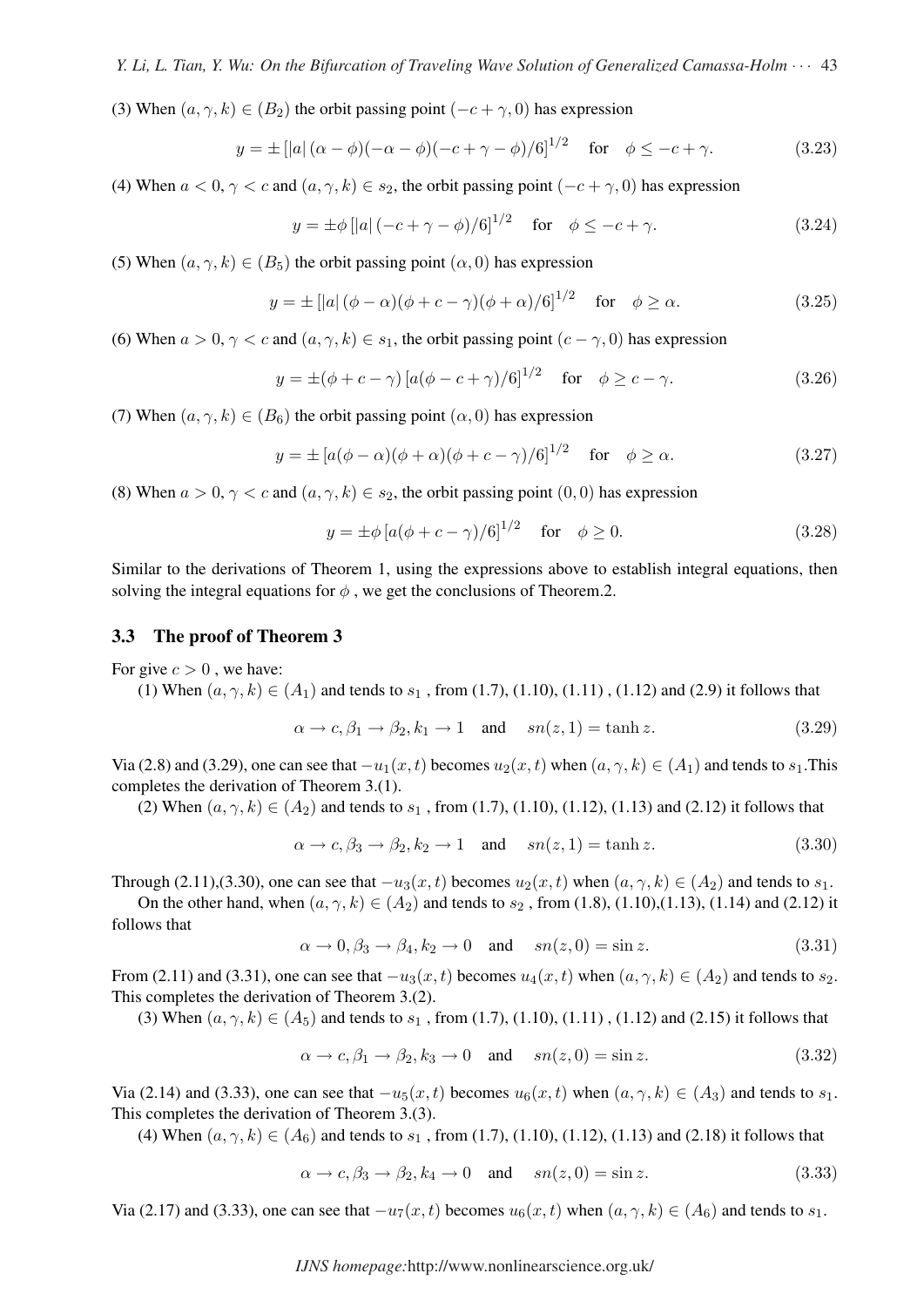On the other hand, when  $(a, \gamma, k) \in (A_6)$  and tends to  $s_2$ , from (1.8), (1.10), (1.13), (1.14) and (2.18) it follows that

$$
\alpha \to 0, \beta_3 \to \beta_4, k_4 \to 1 \quad \text{and} \quad sn(z, 1) = \tanh z. \tag{3.34}
$$

Via (2.17) and (3.34), one can see that  $-u_7(x,t)$  becomes  $u_8(x,t)$  when  $(a, \gamma, k) \in (A_6)$  and tends to  $s_2$ . This completes the derivation of Theorem 3.(4). About the relations (1)-(4) given in Theorem 4, he proof is similar to that above. Here we would not repeat it.

In this paper, we only discuss the bifurcation phase portraits and its corresponding solitary wave solutions and some periodic blow-up solutions when  $c > 0$ . As for  $c = 0$  and  $c < 0$ , the results are similar to that above.

### 4 Conclusion

We considered the generalized Camassa-Holm equation and obtained solitary wave solutions, some periodic blow-up solutions and their limit forms which were given in Theorems 1 and 2.The expressions of these solutions are very simple and the periodic wave solutions tend to infinity on  $\xi - u$  plane periodically.

From previous results (see Ref.[21,22]) and our result above, one can see that in Eq.(1.1) the effect of changing the convection term  $uu_x$  to  $u^2u_x$  and adding the term  $u_{xxx}$  causes not only the coexistence of ballshaped solitary wave solution and peakon solution, but also the appearance of periodic blow-up solutions. We think that the generalized Camassa-Holm equation should have more complex phenomena waiting for discovering.

## Acknowledgements

Research was supported by the National Nature Science Foundation of China (No: 10771088)and Nature Science Foundation of Jiangsu (No: 2007098) and Outstanding Personnel Program in Six Fields of Jiangsu (No:6-A-029).

## References

- [1] Camassa R, Holm D:An integrable shallow water equation with peaked soliton.*Phys. Rev. Lett.*71:1661-4(1993)
- [2] Liu ZR, Qian TF:Peakons of the Camassa-Holm equation. *Appl. Math. Model.*26:473-80(2002)
- [3] Liu ZR, Wang RQ, Jing ZJ:Peaked wave solutions of Camassa-Holm equation. *Chaos Soliton and Fractal.*19:77-92(2004)
- [4] Constantin A, Escher J:Global weak solutions for a shallow water equation. *Indiana U. Math. J.*47(4):1527-45(1998)
- [5] Constantin A, Molinet L:Global weak solutions for a shallow water equation. *Comm. Math. Phys.*211(1):45-61(2000)
- [6] Lenells J:Travelling wave solutions of the Camassa-Holm equation. *J. Differ. Eq.*217(2):393-430(2005)
- [7] Tian L, Xu G, Liu Z:The concave or convex peaked and smooth solutions of Camassa-Holm equaton. *Appl. Math. Mech.*23(5):557-67(2002)
- [8] Dullin HR, Gottwald GA, Holm DD:An integrable shallow water equation with linear and nonlinear dispersion. *Phys. Rev. Lett.* 87(19):4501-4(2001)
- [9] Guo BL, Liu ZR:Peaked wave solutions of CH-c equation.*Sci. China Ser. A: Math.* 46(5):696- 709(2003)